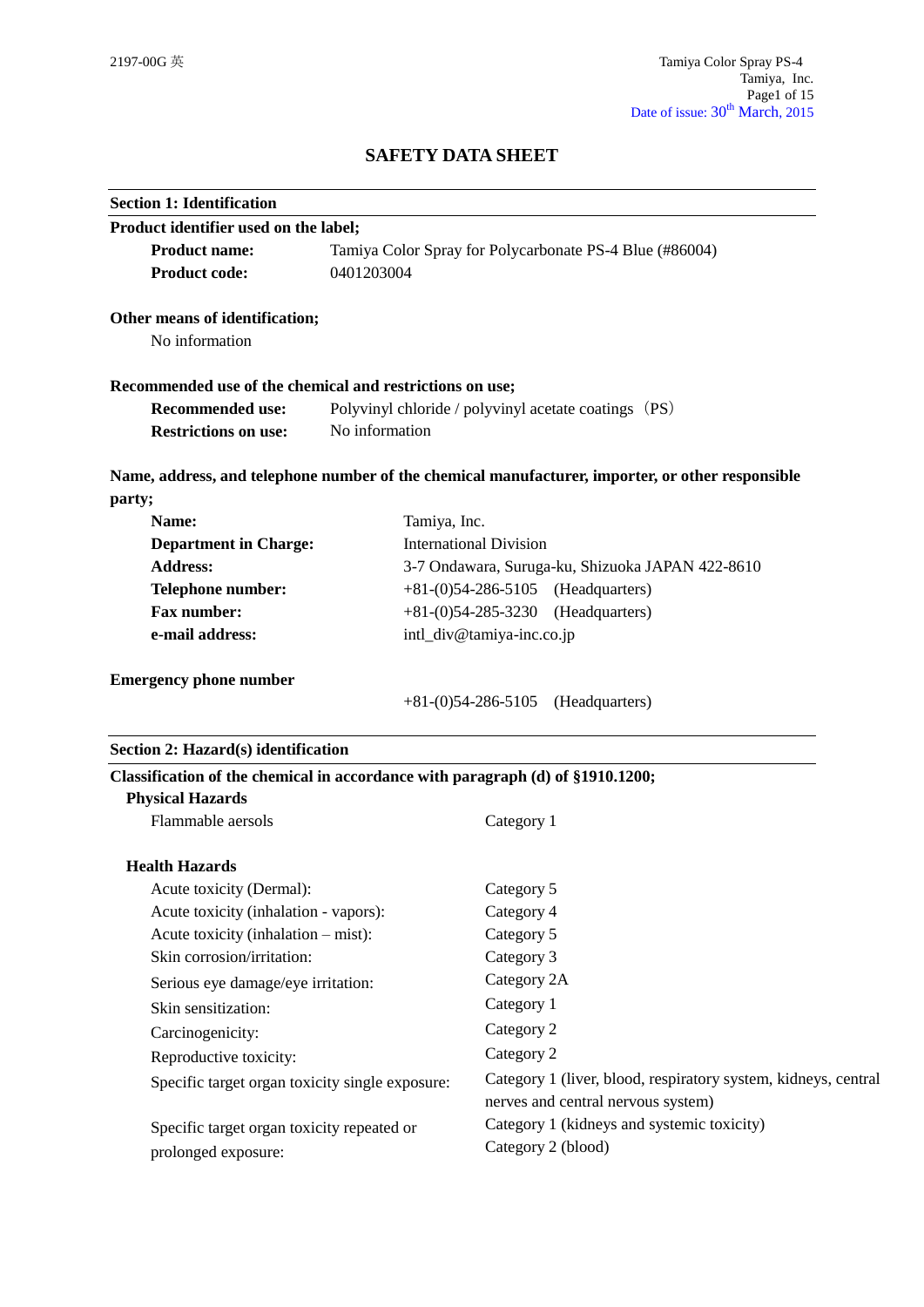## **Environmental Hazards**

Hazardous to the aquatic environment (acute) Category 3

## **Other Hazards**

Contact of liquefied gas with skin may cause frostbite.

# **Signal word, hazard statement(s), symbol(s) and precautionary statement(s) in accordance with paragraph (f) of §1910.1200;**

## **Symbol(s)**



**Signal word Danger Hazard St** 

| <b>Hazard Statement(s)</b>        | H222: Extremely flammable aerosol                             |
|-----------------------------------|---------------------------------------------------------------|
|                                   | H229: Pressurized container: may burst if heated              |
|                                   | H313: May be harmful in contact with skin                     |
|                                   | H316: Causes mild skin irritation                             |
|                                   | H317: May cause an allergic skin reaction                     |
|                                   | H319: Causes serious eye irritation                           |
|                                   | H332: Harmful if inhaled                                      |
|                                   | H333: May be harmful if inhaled                               |
|                                   | H351: Suspected of causing cancer                             |
|                                   | H361: Suspected of damaging fertility or the unborn child     |
|                                   | H370: Causes damage to organs (liver, blood, respiratory      |
|                                   | system, kidneys, central nerves and central nervous system)   |
|                                   | H372: Causes damage to organs (kidneys and systemic           |
|                                   | toxicity) through prolonged or repeated exposure              |
|                                   | H373: May cause damage to organs (blood) through              |
|                                   | prolonged or repeated exposure                                |
|                                   | H402: Harmful to aquatic life                                 |
| <b>Precautionary Statement(s)</b> |                                                               |
| [Prevention]                      | P201: Obtain special instructions before use.                 |
|                                   | P202: Do not handle until all safety precautions have been    |
|                                   | read and understood.                                          |
|                                   | P210: Keep away from heat/sparks/open flames/hot surfaces. -  |
|                                   | No smoking.                                                   |
|                                   | P211: Do not spray on an open flame or other ignition source. |
|                                   | P233: Keep container tightly closed.                          |
|                                   | P240: Ground/bond container and receiving equipment.          |
|                                   | P241: Use explosion-proof electrical/ventilating/             |
|                                   | lighting/equipment.                                           |
|                                   | P242: Use only non-sparking tools.                            |
|                                   | P243: Take precautionary measures against static discharge.   |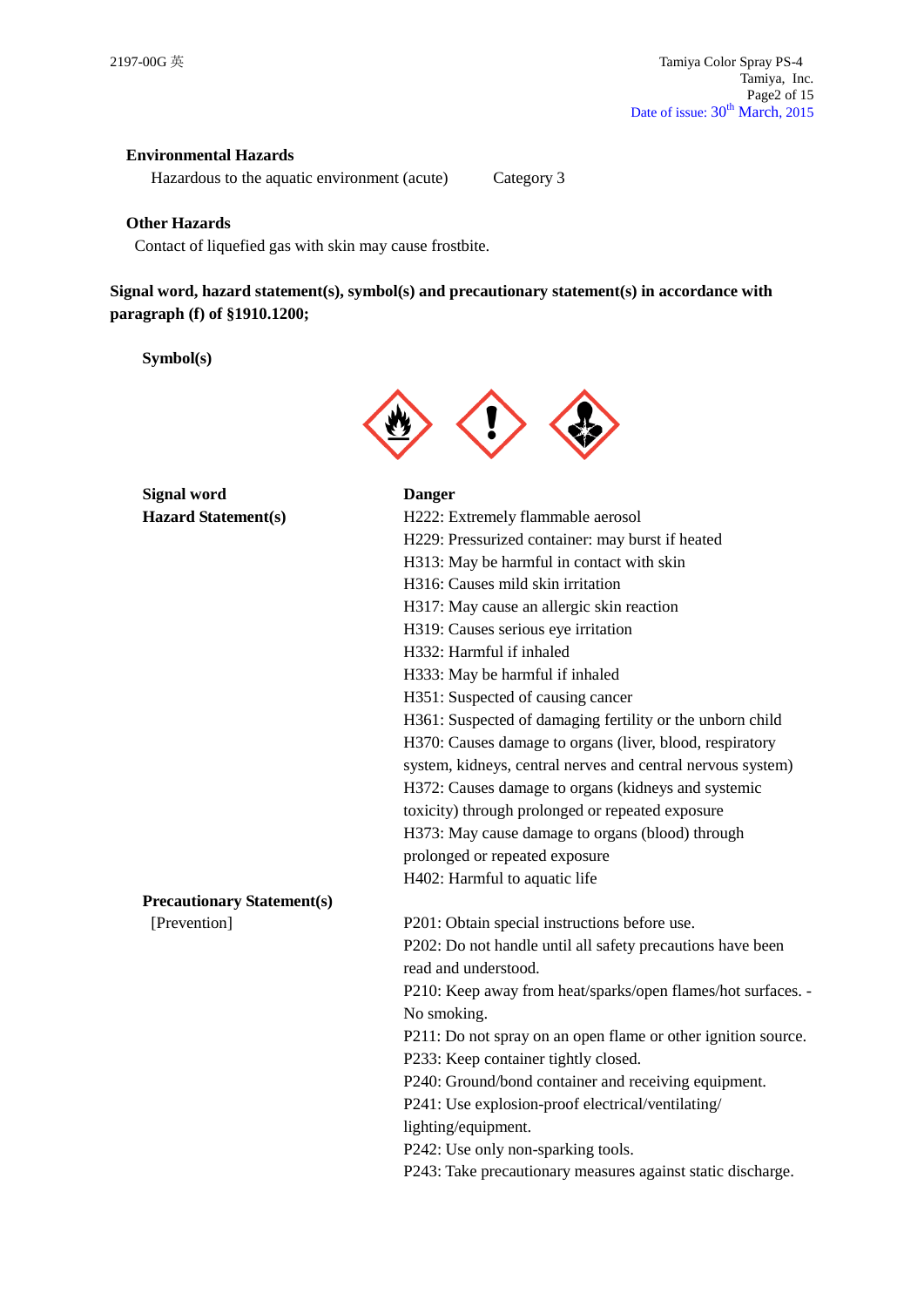|                      | Date of $1880c$ , $30$ March, $2013$                           |
|----------------------|----------------------------------------------------------------|
|                      | P251: Pressurized container: Do not pierce or burn, even after |
|                      | use.                                                           |
|                      | P260: Do not breathe dust/fume/gas/mist/ vapors/spray.         |
|                      | P264: Wash hands thoroughly after handling.                    |
|                      | P270: Do not eat, drink or smoke when using this product.      |
|                      | P271: Use only outdoors or in a well-ventilated area.          |
|                      | P272: Contaminated work clothing must not be allowed out of    |
|                      | the workplace.                                                 |
|                      | P273: Avoid release to the environment.                        |
|                      | P280: Wear protective gloves/protective clothing/eye           |
|                      | protection/face protection.                                    |
| [Emergency response] | P302+P352: If on skin: Wash with plenty of water.              |
|                      | P303+P361+P353: If on skin (or hair): Take off immediately     |
|                      | all contaminated clothing. Rinse skin with water/shower.       |
|                      | P304+P340: If inhaled: Remove person to fresh air and keep     |
|                      | comfortable for breathing.                                     |
|                      | P305+P351+P338: If in eyes: Rinse cautiously with water for    |
|                      | several minutes. Remove contact lenses, if present and easy to |
|                      | do. Continue rinsing.                                          |
|                      | P308+P311: If exposed or concerned: Call a poison              |
|                      | center/doctor.                                                 |
|                      | P308+P313: If exposed or concerned: Get medical                |
|                      | advice/attention.                                              |
|                      | P312: Call a poison center/doctor/if you feel unwell.          |
|                      | P314: Get medical advice/attention if you feel unwell.         |
|                      | P333+P313: If skin irritation or rash occurs: Get medical      |
|                      | advice/attention.                                              |
|                      | P337+P313: If eye irritation persists: Get medical             |
|                      | advice/attention.                                              |
|                      | P363: Wash contaminated clothing before reuse.                 |
|                      |                                                                |
|                      | P370+P378: In case of fire: Use suitable extinguishing media   |
|                      | to extinguish.                                                 |
| [Storage]            | P403+P235: Store in a well-ventilated place. Keep cool.        |
|                      | P405: Store locked up.                                         |
|                      | P410+P412: Protect from sunlight. Do not expose to             |
|                      | temperatures exceeding 40°C/104 °F.                            |
| [Disposal]           | P501: Dispose of contents/container in accordance with         |
|                      | local/regional/national/international regulations.             |

## **Description of any hazards not otherwise classified;**

No information

# **Ingredient with unknown acute toxicity in the mixture**

5 - 10 % of the mixture consists of ingredients of unknown acute toxicity.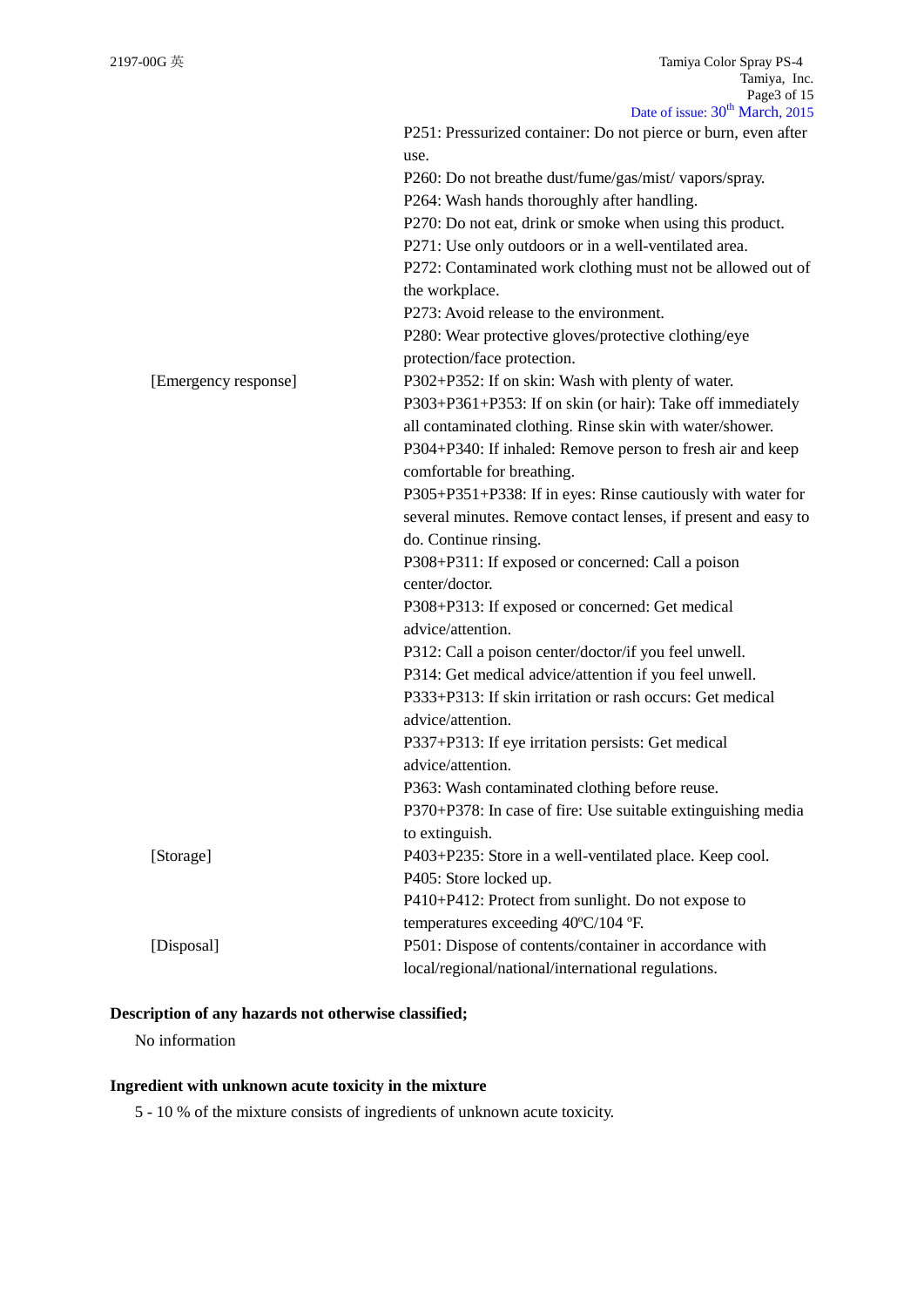| Compositions (contents of the product)         |                |                                                      |                  |
|------------------------------------------------|----------------|------------------------------------------------------|------------------|
| Chemical name                                  | CAS No.        | Concentration/<br>concentration<br>ranges (wt $\%$ ) | Chemical Formula |
| Polyvinyl                                      |                |                                                      |                  |
| chloride-polyvinyl                             |                | $5 - 10$                                             |                  |
| acetate                                        |                |                                                      |                  |
| Butyl acetate                                  | 123-86-4       | $5 - 10$                                             | $C_6H_{12}O_2$   |
| iso-Butyl acetate                              | 110-19-0       | $1 - 5$                                              | $C_6H_{12}O_2$   |
| Methyl isobutyl ketone                         | $108 - 10 - 1$ | $5 - 15$                                             | $C_6H_{12}O$     |
| Ethylene glycol<br>mono- <i>n</i> -butyl ether | 111-76-2       | $1 - 5$                                              | $C_6H_{14}O_2$   |
| iso-Butyl alcohol                              | $78 - 83 - 1$  | $1 - 5$                                              | $C_4H_{10}O$     |
| Acetone                                        | $67-64-1$      | $5 - 15$                                             | $C_3H_6O$        |
| Cyclohexanone                                  | 108-94-1       | < 1                                                  | $C_6H_{10}O$     |
| Diacetone alcohol                              | 123-42-2       | $1 - 5$                                              | $C_6H_{12}O_2$   |
| Vinyl acetate                                  | 108-05-4       | 0.4                                                  | $C_4H_6O$        |
| Titanium Oxide (IV)                            | 13463-67-7     | < 1                                                  | TiO <sub>2</sub> |
| Other ingredients                              |                | $1 - 5$                                              |                  |
| Dimethyl ether<br>(as propellant)              | 115-10-6       | $40 - 50$                                            | $C_2H_6O$        |

## **Section 3: Composition/information on ingredients**

|  | <b>Section 4: First-aid measures</b> |
|--|--------------------------------------|
|  |                                      |

|                   | Necessary first-aid measures by relevant routes of exposure;                                                              |
|-------------------|---------------------------------------------------------------------------------------------------------------------------|
| <b>IF INHALED</b> | If inhaled a large volume of vapor or gases, immediately<br>remove victim to fresh air and keep patient at rest and warm. |
|                   | If not breathing or breathing is weakened, give artificial<br>respiration.                                                |
|                   | If you feel unwell after inhaling vapor or gases, keep at rest<br>under fresh air and get medical advice/attention.       |
| <b>IF ON SKIN</b> | Wipe off with a dry cloth then wash the contaminated area<br>with soap and water.                                         |
|                   | Take off immediately all contaminated clothing.                                                                           |
|                   | Wash contaminated area with plenty of soap and water.                                                                     |
|                   | If exposed to the solvent to the whole body, wash thoroughly                                                              |
|                   | by taking a bath or shower.                                                                                               |
|                   | When suffering from frostbite due to contact with the                                                                     |
|                   | liquefied gas, rinse skin with plenty of regular/warm water<br>without taking off clothes.                                |
|                   | If appearance changes or pain occur, get medical                                                                          |
|                   | advice/attention.                                                                                                         |
| <b>IF IN EYES</b> | Rinse cautiously with water for several minutes.                                                                          |
|                   | Remove contact lenses, if present and easy to do. Continue<br>rinsing.                                                    |
|                   | If pain continues, immediately get medical advice/attention.                                                              |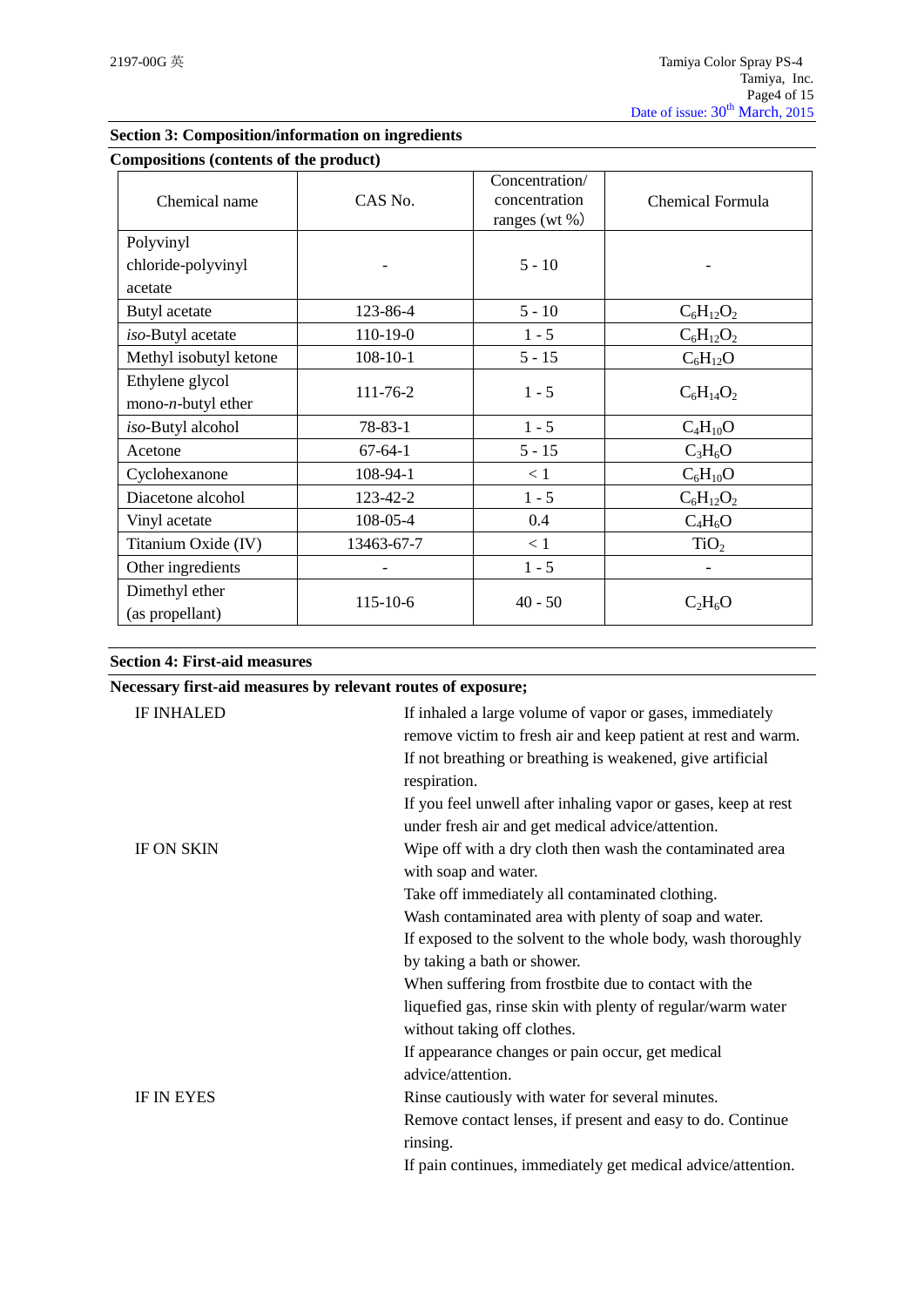IF SWALLOWED As this product is volatile, vomiting may increase risk. Immediately get medical advice/attention. Wash mouth out thoroughly with water. If unconscious, do not give anything by mouth.

#### **Most important symptoms/effects, acute and delayed;**

May cause an allergic skin reaction.

Causes serious eye irritation.

Harmful if inhaled.

Suspected of causing cancer.

Suspected of damaging fertility or the unborn child.

Causes damage to organs.

Causes damage to organs through prolonged or repeated exposure.

May cause damage to organs through prolonged or repeated exposure.

#### **Indication of immediate medical attention and special treatment needed, if necessary;**

No information

## **Section 5: Fire-fighting measures**

#### **Suitable (and unsuitable) extinguishing media;**

#### **Suitable extinguishing media:**

Keep away from aerosol products that might explode when exposed to high temperatures. Do not use water.

In case of a small-scale fire: dry chemical powder, carbon dioxide or alcohol resistance foam. In case of a large-scale fire: carbon dioxide, fire foam, dry chemical powder or dry sand.

#### **Unsuitable extinguishing media**

Direct water

#### **Specific hazards arising from the chemical;**

Aerosol containers may explode in fire. Content is highly flammable combustible liquid.

## **Special protective equipment and precautions for fire-fighters;**

Immediately extinguish a fire with fire extinguisher.

Use the specified fire extinguisher.

Immediately remove nearby flammable materials.

Take action from windward. Avoid breathing toxic gases (e.g.  $CO$ ,  $NO<sub>x</sub>$ ).

Ensure to wear suitable protective equipment (e.g. heat resistant protective clothing, protective glasses and self-contained compressed air breathing apparatus) in firefighting.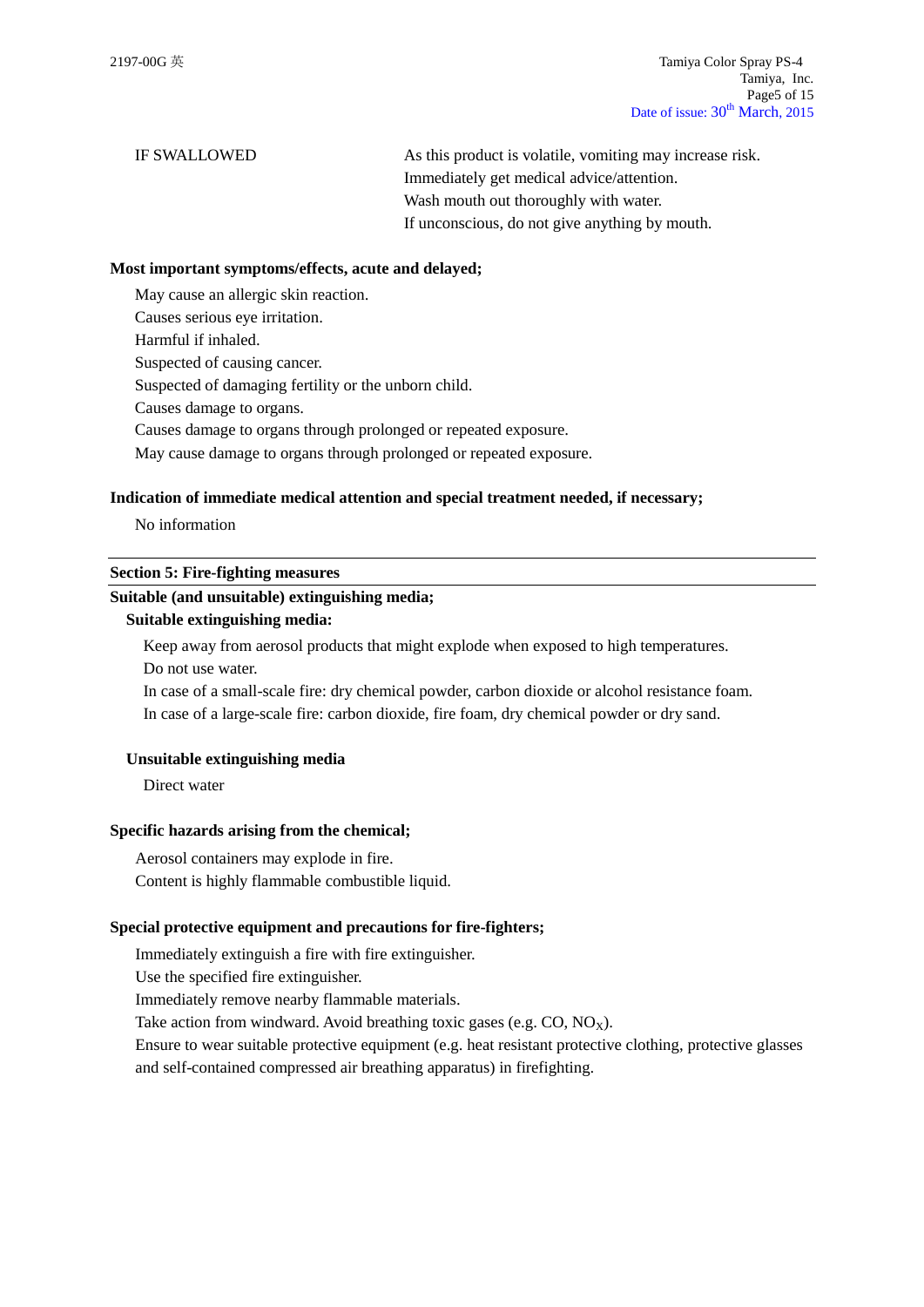### **Section 6: Accidental release measures**

#### **Personal precautions, protective equipment, and emergency procedures;**

Appropriate protective equipment must be worn when handling spill of this material.

May cause organic solvent poisoning.

Hazardous to human health. This product has risk of acute or chronic effects.

Before taking any measures in the event of gas leakage (blowout), approach the spot from the windward side to empty out the gas container, with the leaking area facing upward.

Quickly remove ignition sources, high temperature materials or combustible materials from the surrounding. Evacuate people downwind from the fire. Keep out except responsible personnel.

Set up dry chemical powder or fire foam in preparation for ignition.

Pick up the gas container using tools made from materials that avoid impact/static-induced sparks (anti-spark).

Ventilate confined spaces before entering.

Wear suitable protective equipment (e.g. gloves, protective mask, apron and goggle).

Avoid release into the environment because spilled product may cause local effects.

In case of a small amount of spill, collect spilled product by absorbing in dry sand or sawdust and followed by placing it in a waste container.

If case of large amounts, prevent leakage and enclose by embankment.

Collect leakage into a closed container and then move to safe place.

Do not allow leakage to enter drains or sewers.

Dispose of contaminants or wastes in accordance with applicable laws and regulations.

## **Methods and materials for containment and cleaning up;**

Immediately remove ignition sources nearby, and set up dry chemical powder or fire foam in preparation for ignition.

Do not walk over leaked materials more than necessary.

Use non-sparking tools.

#### **Section 7: Handling and storage**

## **Precautions for safe handling**

# **Protective measures:**

Install appropriate equipment and wear suitable protective apparatus described in "Section 8: Exposure controls/personal protection".

For protection against static electricity, grounding all equipment and use explosion proof (increased safety type) electric apparatus. Take necessary measures against static electricity. Wear electro conductive work clothes and shoes.

Use anti-spark tools.

Handle the product in a well-ventilated area and accordingly store in a closed container.

If used in a closed place, install sufficient local ventilation equipment and wear suitable protective equipments during work.

Do not handle until all safety precautions have been read and understood.

Wear protective equipment to prevent from exposure.

Do not use fire, spark or high temperature materials around the product.

Do not spray on an open flame.

Containers may burst when exposed to high temperatures.

When transporting, avoid making impacts on container or handling violently. Load so that falling,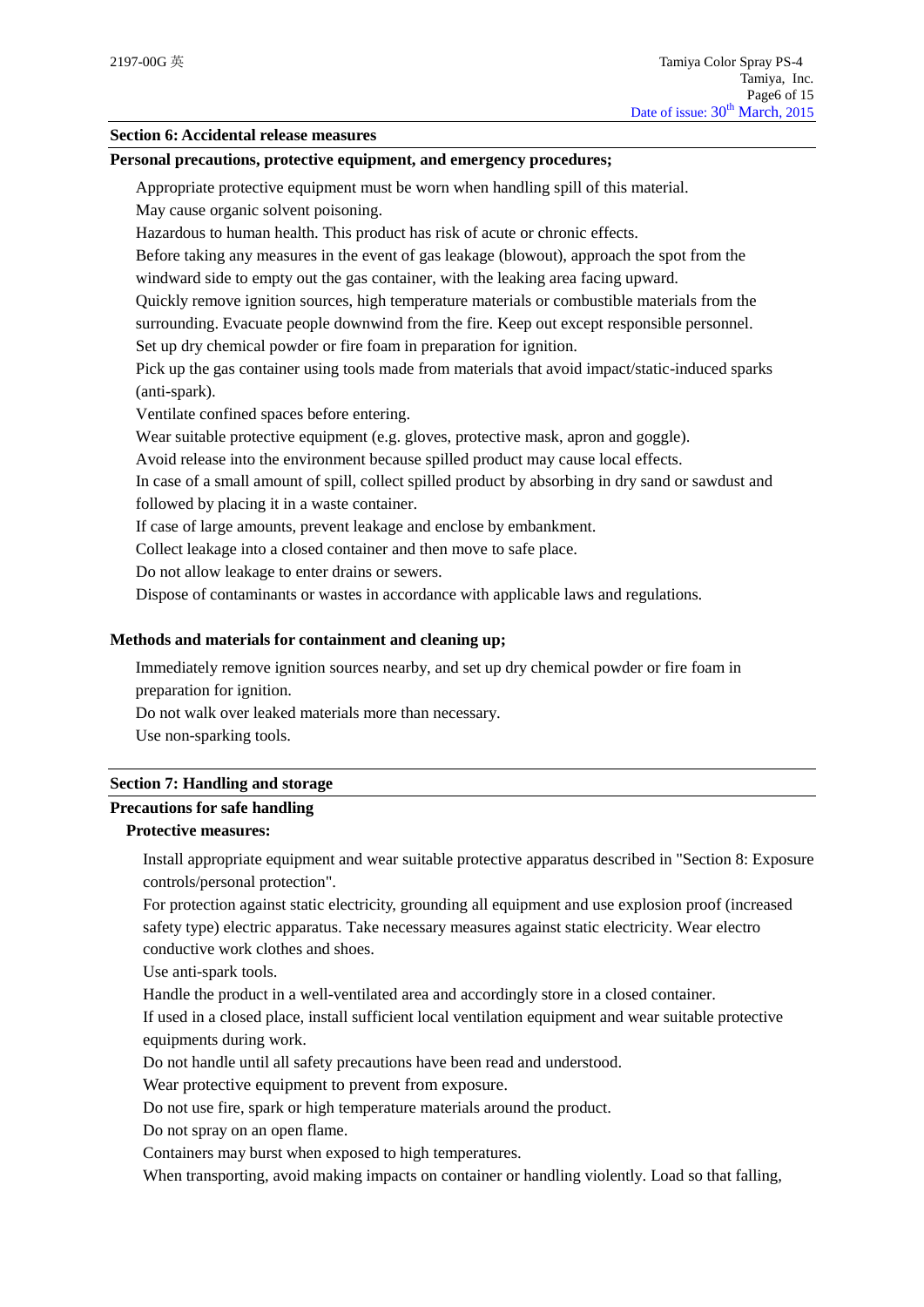dropping off or damage will not occur.

Wear suitable protective equipment to avoid contact with skin, mucosa, clothing, or eyes. Do not contact, inhale or swallow this product.

Use only outdoors or in a well-ventilated area.

## **Advice on general occupational hygiene:**

Wash hands thoroughly after handling.

## **Conditions for safe storage, including any incompatibilities**

## **Technical measures:**

In the storage area, install adequate light and ventilation systems to handle hazardous materials. Take precautionary measures against static discharge.

## **Incompatible materials:**

Strong oxidizers and strong alkali

## **Conditions for safe storage:**

Keep out of reach of children. Keep away from direct sunlight and store in a well ventilated place. Because gas may leak or blow out from a rusted container, avoid storing this product in high-humidity environments near water sources.

Keep away from sources of ignition or heat.

Do not put this product at place over 40°C.

Electrical equipment used in the storage area must be explosion- proof and grounded.

## **Packing material:**

Use the packaging container in accordance with regulations.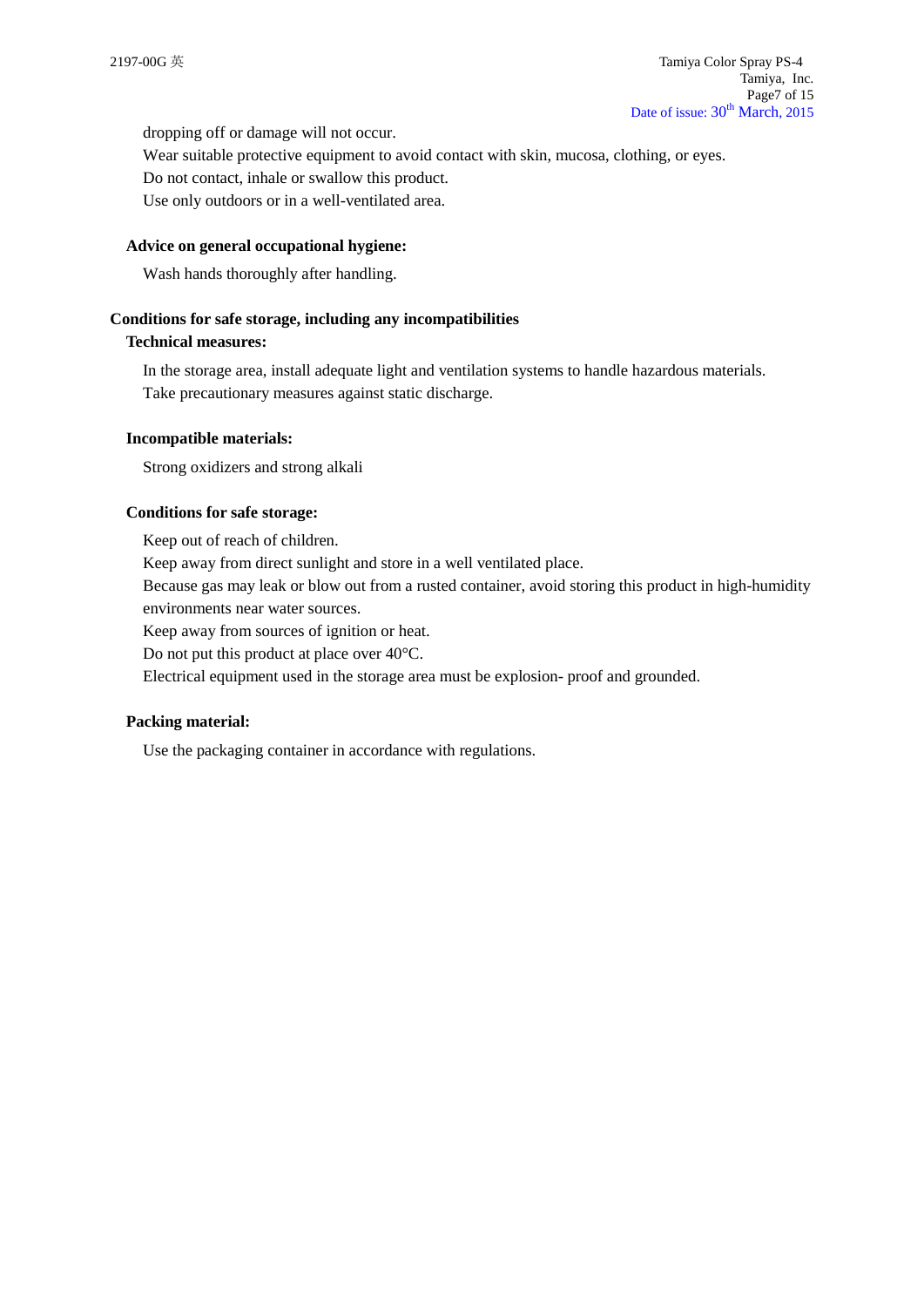| Section 8: Exposure controls/personal protection |  |  |
|--------------------------------------------------|--|--|
|                                                  |  |  |

| <b>Occupational Exposure Limits;</b> |                                                                |
|--------------------------------------|----------------------------------------------------------------|
| <b>OSHA PEL</b>                      | 150 ppm, 710 mg/m <sup>3</sup> ( <i>n</i> -Butyl acetate)      |
|                                      | 150 ppm, 700 mg/m <sup>3</sup> (Isobutyl acetate)              |
|                                      | 100 ppm, 307 mg/m <sup>3</sup> (Methyl isobutyl ketone         |
|                                      | (Hexone))                                                      |
|                                      | 50 ppm, 240 mg/m <sup>3</sup> (2-Butoxyethanol (EGBE))         |
|                                      | 100 ppm, 300 mg/m <sup>3</sup> (Isobutanol (Isobutyl alcohol)) |
|                                      | 1,000ppm, 2,400 mg/m <sup>3</sup> (Acetone)                    |
|                                      | 50 ppm, 200 mg/m <sup>3</sup> (Cyclohexanone)                  |
|                                      | 50 ppm, 240 mg/m <sup>3</sup> (Diacetone alcohol               |
|                                      | (5-Hydroxy-4-methyl-2-pentanone))                              |
|                                      | 10 ppm, 30 mg/m <sup>3</sup> (Vinyl acetate)                   |
|                                      | $15 \text{ mg/m}^3$ (Total dust) (Titanium dioxide)            |
| ACGIH TLV-TWA (2014)                 | 150 ppm, 713 mg/m <sup>3</sup> ( <i>n</i> -Butyl acetate)      |
|                                      | 150 ppm, 713 mg/m <sup>3</sup> (Isobutyl acetate)              |
|                                      | 20 ppm, 82 mg/m <sup>3</sup> (Methyl isobutyl ketone (Hexone)) |
|                                      | 20 ppm, 97 mg/m <sup>3</sup> (2-Butoxyethanol (EGBE))          |
|                                      | 50 ppm, 152 mg/m <sup>3</sup> (Isobutanol (Isobutyl alcohol))  |
|                                      | 500 ppm, $1,188$ mg/m <sup>3</sup> (Acetone)                   |
|                                      | 20 ppm (Cyclohexanone)                                         |
|                                      | 50 ppm, 238 mg/m <sup>3</sup> (Diacetone alcohol               |
|                                      | (5-Hydroxy-4-methyl-2-pentanone))                              |
|                                      | 10 ppm, $35 \text{ mg/m}^3$ (Vinyl acetate)                    |
|                                      | $10 \text{ mg/m}^3$ (Titanium dioxide)                         |
| ACGIH TLV-STEL (2014)                | 200 ppm, 950 mg/m <sup>3</sup> ( <i>n</i> -Butyl acetate)      |
|                                      | 75 ppm, 307 mg/m <sup>3</sup> (Methyl isobutyl ketone          |
|                                      | (Hexone))                                                      |
|                                      | 750 ppm, 1,782 mg/m <sup>3</sup> (Acetone)                     |
|                                      | 50 ppm (Cyclohexanone)                                         |
|                                      | 15 ppm, 53 mg/m <sup>3</sup> (Vinyl acetate)                   |

## **Appropriate engineering controls;**

Use explosion proof equipment.

Take precautionary measures against static discharge.

Install eye washer and safety shower around the handling place.

With the help of a ventilator, prevent the gas steam from staying afloat.

In handling this product, make sure that there are no high-temperature devices or potential ignition sources nearby.

If used indoor, install equipment to prevent workers from direct exposure, or provide local exhaust ventilation system to prevent workers exposed to vapors.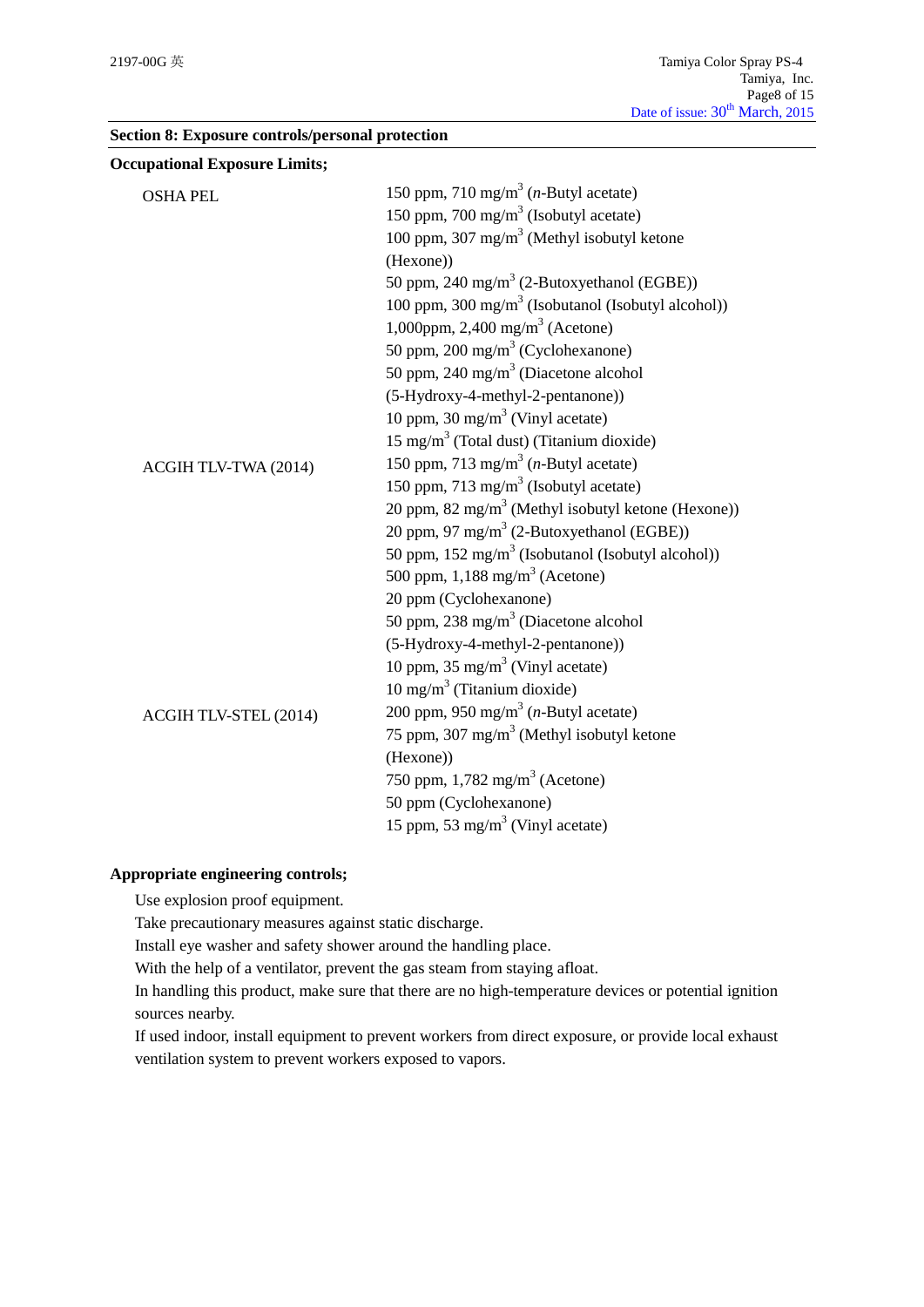## **Individual protection measures, such as personal protective equipment;**

| Wear gas mask for organic gases, dust mask and/or              |
|----------------------------------------------------------------|
| air-supplied respirator (in confined spaces) if necessary.     |
| Wear solvent resistance protective gloves if necessary.        |
| Wear protective glasses (goggle or with a side plate) or face  |
| protector if necessary.                                        |
| Wear protective clothing, boots or solvent resistance apron if |
| necessary.                                                     |
|                                                                |

## **Hygiene measure**

Do not eat, drink or smoke during work. Wash hands thoroughly after handling.

## **Section 9: Physical and chemical properties**

|                               | Product Liquid        | Propellant (DME)                  |
|-------------------------------|-----------------------|-----------------------------------|
| Appearance                    | Blue liquid           | Under atmospheric pressure: Clear |
| (physical state, color, etc.) |                       | and colourless liquefied gas      |
|                               |                       | In pressure container: Clear and  |
|                               |                       | colourless liquid                 |
| Odor                          | Solvent or sharp odor | Slight sweet odor                 |
| Odor threshold                | No information        | No information                    |
| pH                            | Not applicable        | Not applicable                    |
| Melting point/freezing        |                       | $-141.5$ °C                       |
| point                         |                       |                                   |
| Initial boiling point and     | $56.2 - 171.2$ °C     | $-24.82$ °C                       |
| boiling range                 |                       |                                   |
| Flash point                   | $-17^{\circ}C$        | $-41.1$ °C                        |
| Evaporation rate              | No information        | No information                    |
| Flammability (solid, gas)     | No information        | No information                    |
| Upper/lower flammability      | No information        | No information                    |
| or explosive limits           |                       |                                   |
| Vapor pressure                | 24.6 KPa (20°C)       | $0.41$ MPa $(20^{\circ}C)$        |
| Vapor density                 | No information        | $1.59$ (Air = 1)                  |
| Relative density              | No information        | No information                    |
| Solubility (ies)              |                       | Water: 7.0 g/100 cc               |
|                               |                       | $(18^{\circ}C 760$ mmHg)          |
| Partition coefficient:        | No information        | No information                    |
| $n$ -octanol/water            |                       |                                   |
| Auto-ignition temperature     | No information        | No information                    |
| Decomposition temperature     | No information        | No information                    |
| Viscosity                     | No information        | No information                    |
| Ignition point                | $\geq$ 244°C          | $350^{\circ}$ C                   |
| Range of explosion            | 1.1 - 15.0 vol%       | 3.4 - 24 vol%                     |
| Specific gravity              | ca. 0.9               | $0.661(20^{\circ}C)$              |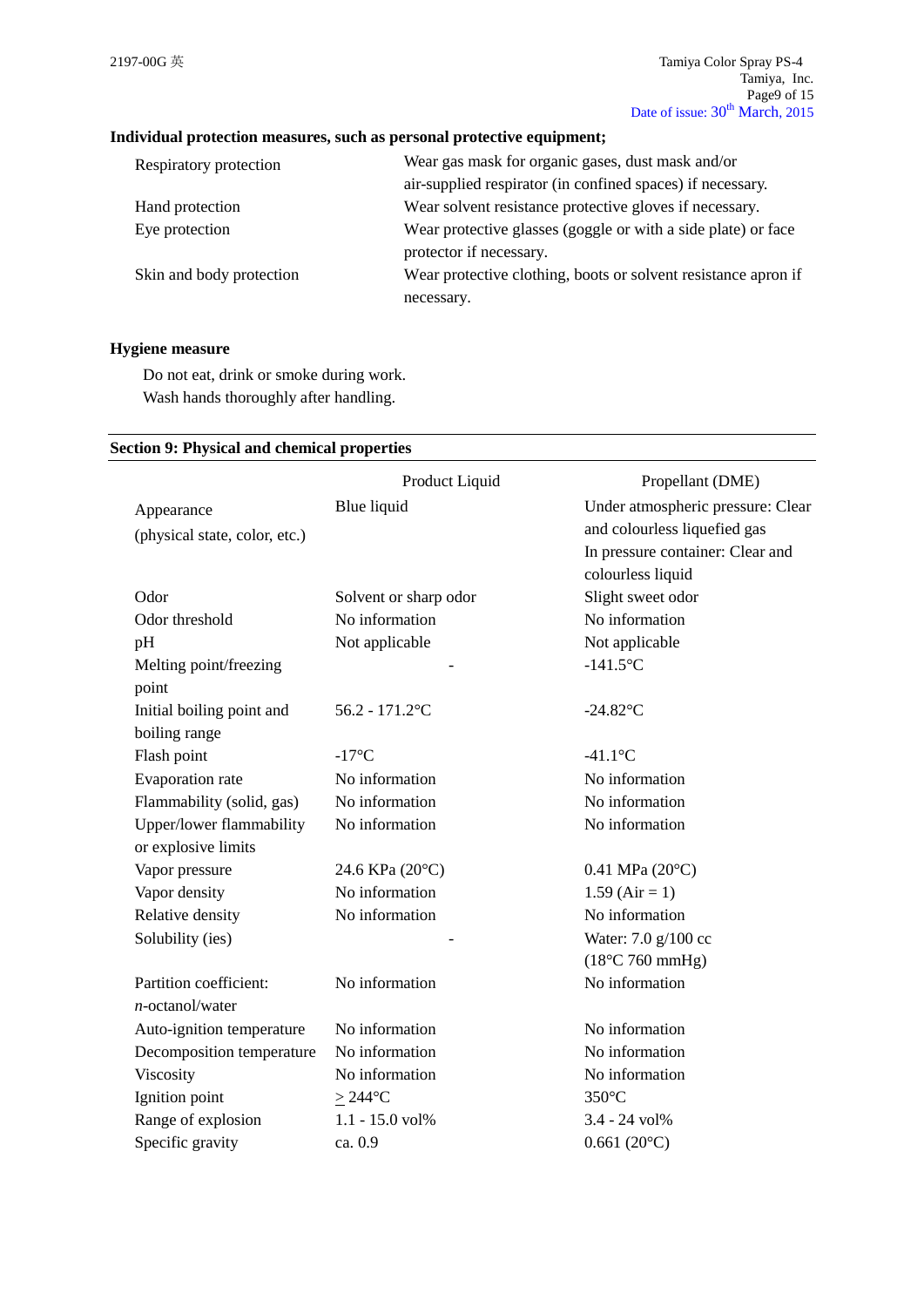## **Other information**

No information

### **Section 10: Stability and reactivity**

### **Reactivity**

This product may explode at 40˚C or above. Static electrical charge may induce explosion.

## **Chemical stability**

This product is a flammable liquefied gas, which tends to form an explosive gas mixture with air.

## **Possibility of hazardous reactions**

This product contains high-pressure gas. This product may explode due to heating and shock. The use of this product in cars may cause smothering or lack of oxygen. Thoroughly ventilate car after use. Before ventilating, make sure of the absence of ignition sources nearby. Keep in mind that the gas tends to stay afloat at lower positions.

## **Conditions to avoid**

Storage under high temperature and humidity conditions and use near fire (ignition source such as flame or sparks).

## **Incompatible materials**

Strong oxidizers and strong alkali

## **Hazardous decomposition products**

May produce toxic gases (e.g.  $CO$ ,  $NO_X$ ) by inflammation.

#### **Section 11: Toxicological information**

## **Symptoms related to the physical, chemical and toxicological characteristics;**

Information on product:

| Acute toxicity (Dermal):                | This product is classified Category 5 by GHS classification.     |
|-----------------------------------------|------------------------------------------------------------------|
| Acute toxicity (inhalation: vapors):    | This product is classified Category 4 by GHS classification.     |
| Acute toxicity (inhalation: mist):      | This product is classified Category 5 by GHS classification.     |
| Skin corrosion/irritation:              | This product is classified Category 3 by GHS classification.     |
| Serious eye damage/irritation:          | This product is classified Category 2A by GHS classification.    |
| Skin sensitization:                     | This product is classified Category 1 by GHS classification.     |
| Carcinogenicity:                        | This product is classified Category 2 by GHS classification.     |
| Reproductive toxicity:                  | This product is classified Category 2 by GHS classification.     |
| Specific target organ toxicity single   | This product is classified Category 1 (liver, blood, respiratory |
| exposure:                               | system, kidneys, central nerves and central nervous system)      |
|                                         | by GHS classification.                                           |
| Specific target organ toxicity repeated | This product is classified Category 1 (kidneys and systemic      |
| exposure:                               | toxicity) and Category 2 (blood) by GHS classification.          |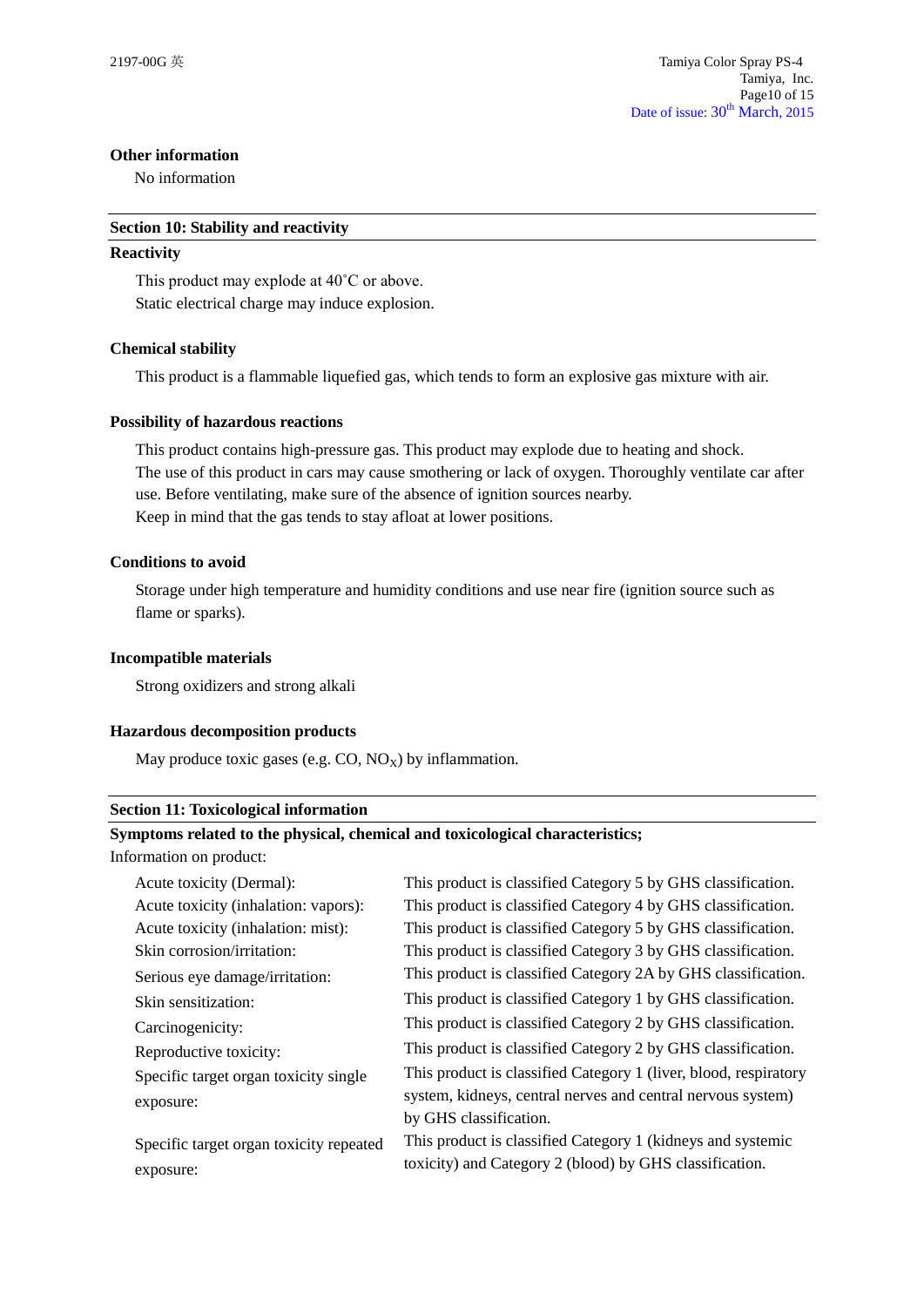| Other toxicological information                                               | Contact of liquefied gas with skin may cause inflammation or<br>frostbite.                              |
|-------------------------------------------------------------------------------|---------------------------------------------------------------------------------------------------------|
| Information on ingredients:<br>Butyl acetate                                  |                                                                                                         |
| Acute toxicity (oral):<br>Other toxicological information                     | Rat $LD_{50} = 14,870$ mg/kg<br>No information                                                          |
| iso-Butyl acetate                                                             |                                                                                                         |
| Acute toxicity (oral):<br>Other toxicological information                     | Rat $LD_{50} = 15,400$ mg/kg<br>No information                                                          |
| Methyl isobutyl ketone                                                        |                                                                                                         |
| Acute toxicity (oral):<br>Carcinogenicity:<br>Other toxicological information | Rat $LD_{50} = 2,080$ mg/kg<br>Methyl isobutyl ketone is classified Group 2B by IARC.<br>No information |
| Ethylene glycol mono- $n$ -butyl ether                                        |                                                                                                         |
| Acute toxicity (oral):<br>Carcinogenicity:                                    | Rat $LD_{50} = 500$ mg/kg<br>Ethylene glycol mono- $n$ -butyl ether is classified Group 3 by<br>IARC.   |
| Other toxicological information                                               | No information                                                                                          |
| iso-Butyl alcohol                                                             |                                                                                                         |
| Acute toxicity (oral):<br>Other toxicological information                     | Rat $LD_{50} = 2,460$ mg/kg<br>No information                                                           |
| Acetone                                                                       |                                                                                                         |
| Acute toxicity (oral):<br>Other toxicological information                     | Rat $LD_{50} = 6,800$ mg/kg<br>No information                                                           |
| Cyclohexanone                                                                 |                                                                                                         |
| Acute toxicity (oral):<br>Carcinogenicity:<br>Other toxicological information | Rat $LD_{50} = 1,544 - 1,620$ mg/kg<br>Cyclohexanone is classified Group 3 by IARC.<br>No information   |
| Diacetone alcohol                                                             |                                                                                                         |
| Acute toxicity (oral):<br>Other toxicological information                     | Rat $LD_{50} = 4,000$ mg/kg<br>No information                                                           |
| Vinyl acetate                                                                 |                                                                                                         |
| Acute toxicity (oral):<br>Carcinogenicity:                                    | Rat $LD_{50} = 2,900$ mg/kg<br>Vinyl acetate is classified Group 2B by IARC.                            |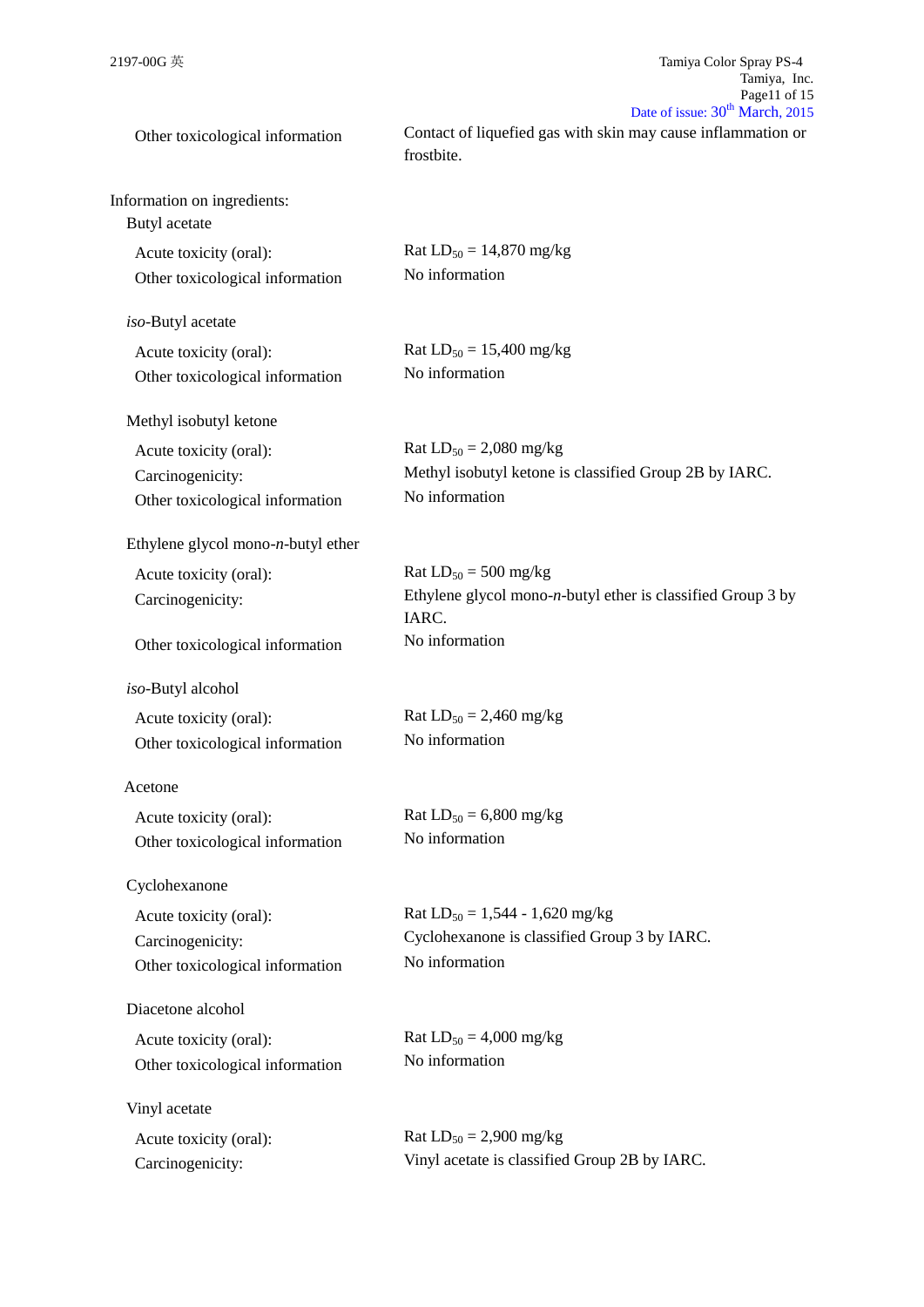Other toxicological information No information

Titanium Oxide (IV)

| Carcinogenicity:                | Titanium Oxide (IV) is classified Group 2B by IARC. |
|---------------------------------|-----------------------------------------------------|
| Other toxicological information | No information                                      |

## **Delayed and immediate effects and also chronic effects from short- and long-term exposure;**

| May cause an allergic skin reaction.                                                                   |
|--------------------------------------------------------------------------------------------------------|
| Causes serious eye irritation.                                                                         |
| Harmful if inhaled.                                                                                    |
| Suspected of causing cancer.                                                                           |
| Suspected of damaging fertility or the unborn child.                                                   |
| Causes damage to organs (liver, blood, respiratory system, kidneys, central nerves and central nervous |
| system).                                                                                               |
| Causes damage to organs (kidneys, systemic toxicity and lungs) through prolonged or repeated           |
| exposure.                                                                                              |
| May cause damage to organs (blood) through prolonged or repeated exposure.                             |

## **Numerical measures of toxicity (such as acute toxicity estimates);**

Acute toxicity was estimated based on ingredients of the product by additivity formula.

| <b>Section 12: Ecological information</b> |                                                                             |
|-------------------------------------------|-----------------------------------------------------------------------------|
| <b>Ecotoxicity:</b>                       |                                                                             |
| Information on product:                   | No information                                                              |
| Information on ingredients:               |                                                                             |
| Polyvinyl chloride-polyvinyl acetate      |                                                                             |
| Aquatic acute toxicity:                   | No information                                                              |
| Aquatic chronic toxicity:                 | No information                                                              |
| Butyl acetate                             |                                                                             |
| Aquatic acute toxicity:                   | A toxicity rank for aquatic life is 100 - 10ppm.                            |
| Aquatic chronic toxicity:                 | No information                                                              |
| iso-Butyl acetate                         |                                                                             |
| Aquatic acute toxicity:                   | A toxicity rank for aquatic life is 1,000ppm                                |
| Aquatic chronic toxicity:                 | No information                                                              |
| Methyl isobutyl ketone                    |                                                                             |
| Aquatic acute toxicity:                   | Fish ( <i>Carassius auratus auratus</i> ) $24h$ -TLm = $460 \text{ mg/L}$   |
| Aquatic chronic toxicity:                 | No information                                                              |
| Ethylene glycol mono- $n$ -butyl ether    |                                                                             |
| Aquatic acute toxicity:                   | Fish ( <i>Carassius auratus auratus</i> ) 24h-LC <sub>50</sub> = 1,700 mg/L |
| Aquatic chronic toxicity:                 | No information                                                              |
|                                           |                                                                             |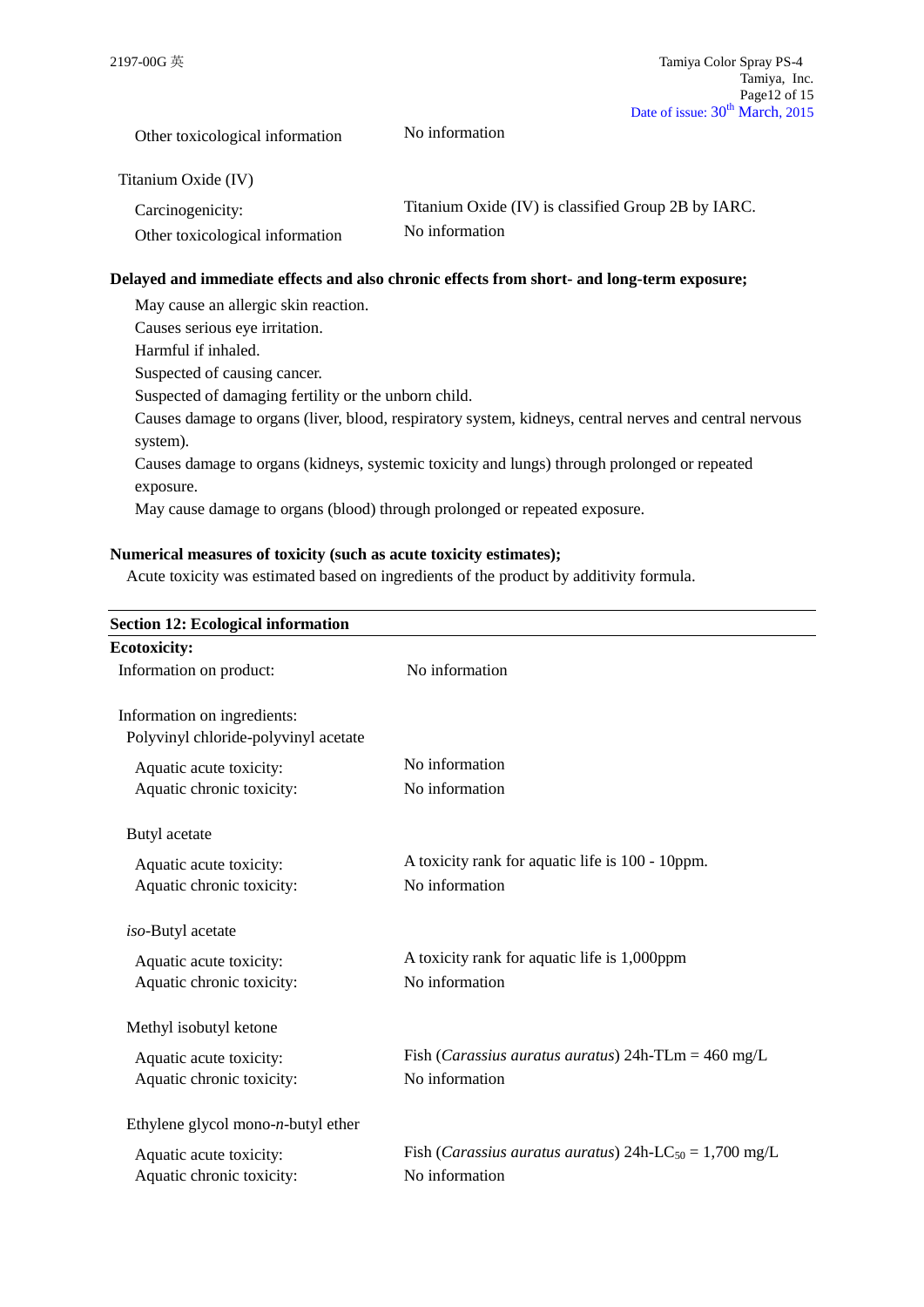| iso-Butyl alcohol                                    |                                                                                                                                                                            |
|------------------------------------------------------|----------------------------------------------------------------------------------------------------------------------------------------------------------------------------|
| Aquatic acute toxicity:<br>Aquatic chronic toxicity: | Fish ( <i>Carassius auratus auratus</i> ) $24h$ -TLm = $2,600$ mg/L<br>No information                                                                                      |
| Acetone                                              |                                                                                                                                                                            |
| Aquatic acute toxicity:<br>Aquatic chronic toxicity: | Fish ( <i>Lepomis macrochirus</i> ) 96h-TLm = $8,300$ mg/L<br>No information                                                                                               |
| Cyclohexanone                                        |                                                                                                                                                                            |
| Aquatic acute toxicity:                              | Fish (Pimephales promelas) 96h-LC <sub>50</sub> = 527 mg/L<br>Fish (Bluegill sunfish) $48h$ -LC <sub>50</sub> = 460 mg/L<br>No information                                 |
| Aquatic chronic toxicity:                            |                                                                                                                                                                            |
| Diacetone alcohol                                    |                                                                                                                                                                            |
| Aquatic acute toxicity:<br>Aquatic chronic toxicity: | Fish ( <i>Carassius auratus auratus</i> ) LC <sub>50</sub> = 12,250/8,930 mg/L                                                                                             |
| Vinyl acetate                                        |                                                                                                                                                                            |
| Aquatic acute toxicity:                              | Fish (Oryzias latipes) $LC_{50} = 2.39$ mg/L<br>Fish ( <i>Lepomis macrochirus</i> ) 96h-LC <sub>50</sub> = $18mg/L$<br>Crustaceans (Daphnia magna) $EC_{50} = 52/330$ mg/L |
| Aquatic chronic toxicity:                            | No information                                                                                                                                                             |
| Titanium Oxide (IV)                                  |                                                                                                                                                                            |
| Aquatic acute toxicity:                              | No information                                                                                                                                                             |
| Aquatic chronic toxicity:                            | No information                                                                                                                                                             |
| Dimethyl ether (as propellant)                       |                                                                                                                                                                            |
| Aquatic acute toxicity:                              | No information                                                                                                                                                             |
| Aquatic chronic toxicity:                            | No information                                                                                                                                                             |
| Persistence and degradability:                       |                                                                                                                                                                            |
| Information on product:                              | No information                                                                                                                                                             |
| Information on ingredients:                          |                                                                                                                                                                            |
| Polyvinyl chloride-polyvinyl acetate                 |                                                                                                                                                                            |
| No information                                       |                                                                                                                                                                            |
| Butyl acetate                                        |                                                                                                                                                                            |
| Readily degradable.                                  |                                                                                                                                                                            |
| iso-Butyl acetate                                    |                                                                                                                                                                            |
| Readily degradable.                                  |                                                                                                                                                                            |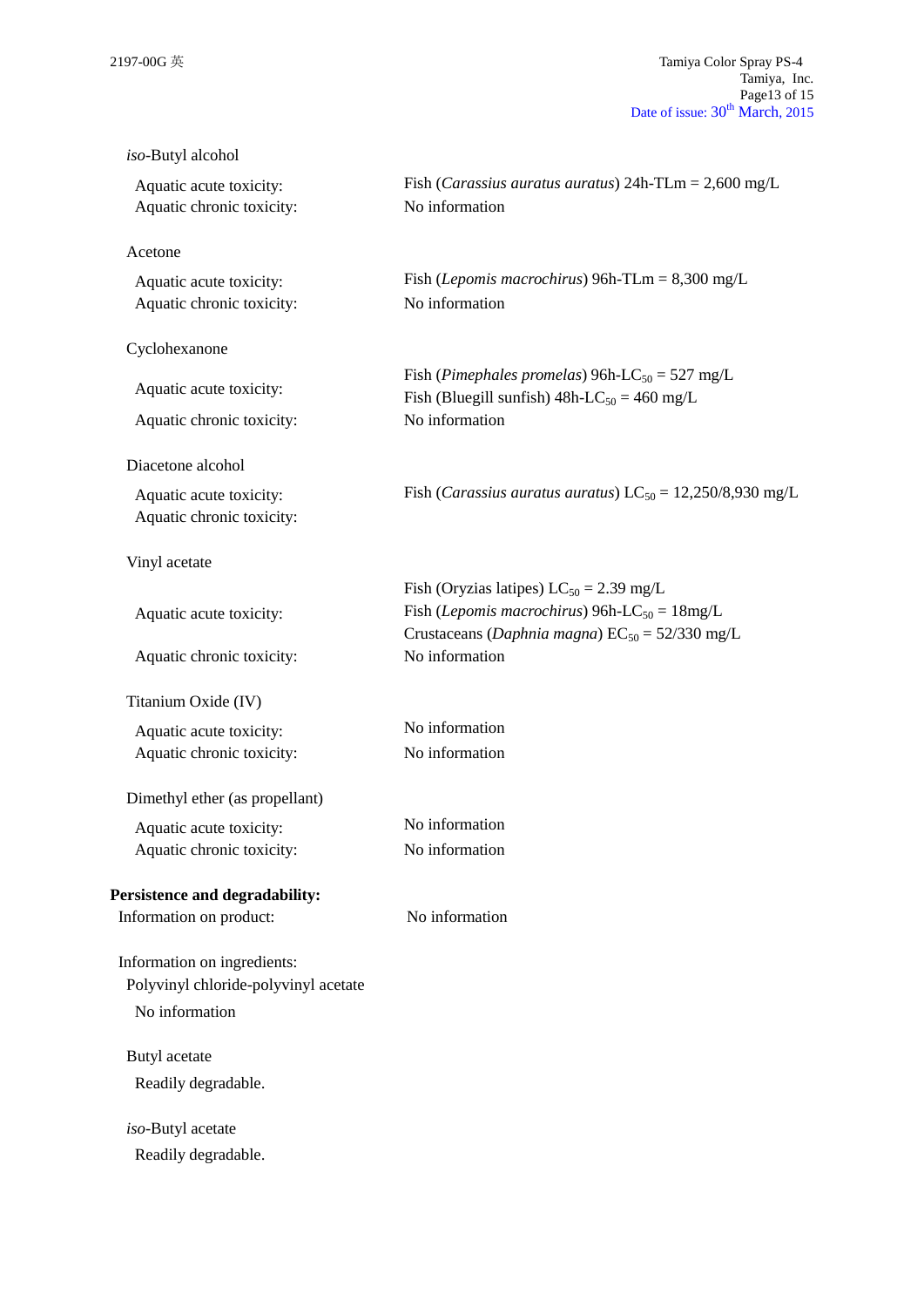# Methyl isobutyl ketone

Readily degradable.

Ethylene glycol mono-*n*-butyl ether Readily degradable.

## *iso*-Butyl alcohol

Readily degradable.

Acetone

Degradable by activated sludge.

Cyclohexanone

No information

Diacetone alcohol

Readily degradable.

## Vinyl acetate

Readily degradable (degradation by BOD = 90%) and bioaccumulative potential is low.

Titanium Oxide (IV)

No information

Dimethyl ether (as propellant) No information

## **Bioaccumulative potential:**

| Information on product: | No information |
|-------------------------|----------------|
|                         |                |

## **Mobility in soil:**

Information on product: No information

## **Other adverse effects:**

No information available at this time. However, be careful because the leakage or disposal of the product may cause affects to the environment.

## **Section 13: Disposal considerations**

#### **Waste treatment methods**

Dispose of material waste in accordance with governmental regulations.

Prevent release of material into natural.

Incinerate in a where permitted by appropriate federal, state and local regulations.